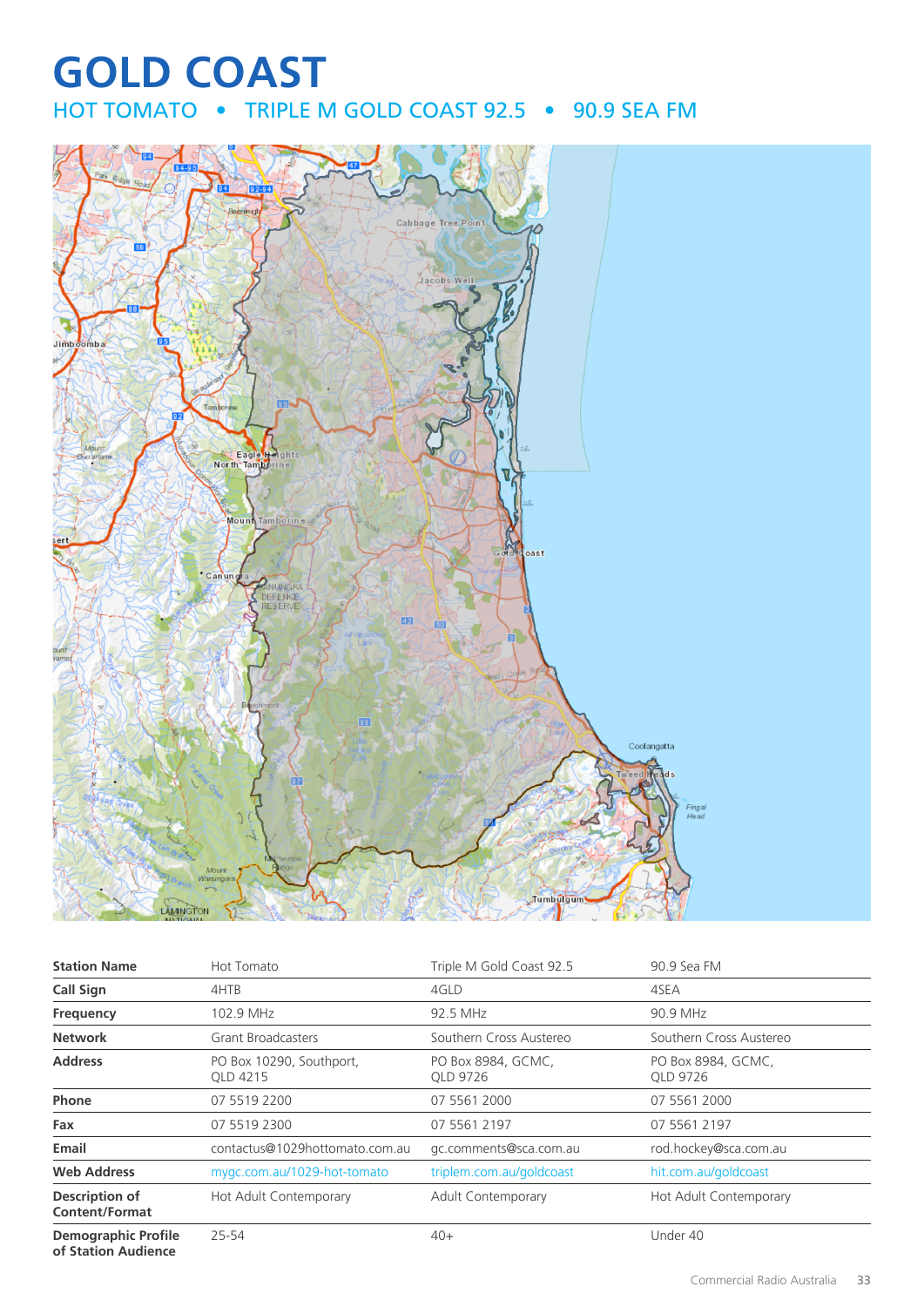## **GOLD COAST**

The Gold Coast is only 80 kilometres from Brisbane with a licence area stretching from the NSW border up to Beenleigh. The Gold Coast is perhaps best known as a tourist destination, attracting both domestic and international guests.

The Gold Coast Radio licence area is Australia's #1 largest regional market with 613,250 people; an increase of 11.85% from the 2011 census. There are three commercial radio stations currently on air in the Gold Coast. Half the population in the radio licence area is aged 40 years and over. The birthplace for 75% of the population was Oceania including Australian, New Zealander, Indigenous and Islander persons.

Of the 123,085 people attending an educational institution, 39% were in infants or primary, 30% were attending a secondary educational institution, 22% attending University or another tertiary institution and 9% attending TAFE. Of the 248,383 people who already have a tertiary qualification, 34% have a degree and 66% have a certificate, diploma or another tertiary qualification.

Of the total dwellings (221,501) in the Gold Coast, 28% are owned outright and 33% are mortgaged. Private rental properties represent 33% of total dwellings. 19% of the total households (221,118) in the Gold Coast region have a household income range between \$21,000 – \$41,999pa, 24% between \$42,000 – \$77,999pa, 12% between \$78,000 – \$103,999pa, and 29% over \$104,000pa.

All major banks, car dealers, fast-food restaurants, hardware/home improvement stores, and an extensive selection of national retail, chain and independent stores are represented in the area.

#### **AGRICULTURE**

While the Gold Coast strip is famous for its high-rise buildings, the Gold Coast hinterland has a dairy industry, and produces sugar and tropical fruit. Nearly 30 thousand kilograms of avocados were produced within the region, and the area houses over 9 thousand orchard fruit and nut trees.

There are almost 3 thousand beef cattle in the region.

#### EMPLOYMENT

The majority (55%) of the labour force of 306,643 is employed full time. The main industries of employment are:

- Wholesale Trade/Retail Trade/Accommodation and Food Services;
- Education and Training/Health Care and Social Assistance; and
- Manufacturing/Electricity Gas Water and Waste Services/Construction.

The Gold Coast continues to be one of Australia's strongest growth areas. Its economy revolves around construction and tourism, with a very strong retail sector to cater to the needs of tourists. The continual growth of the population has created a growing demand for housing and infrastructure facilities, which has given the construction industry a boost.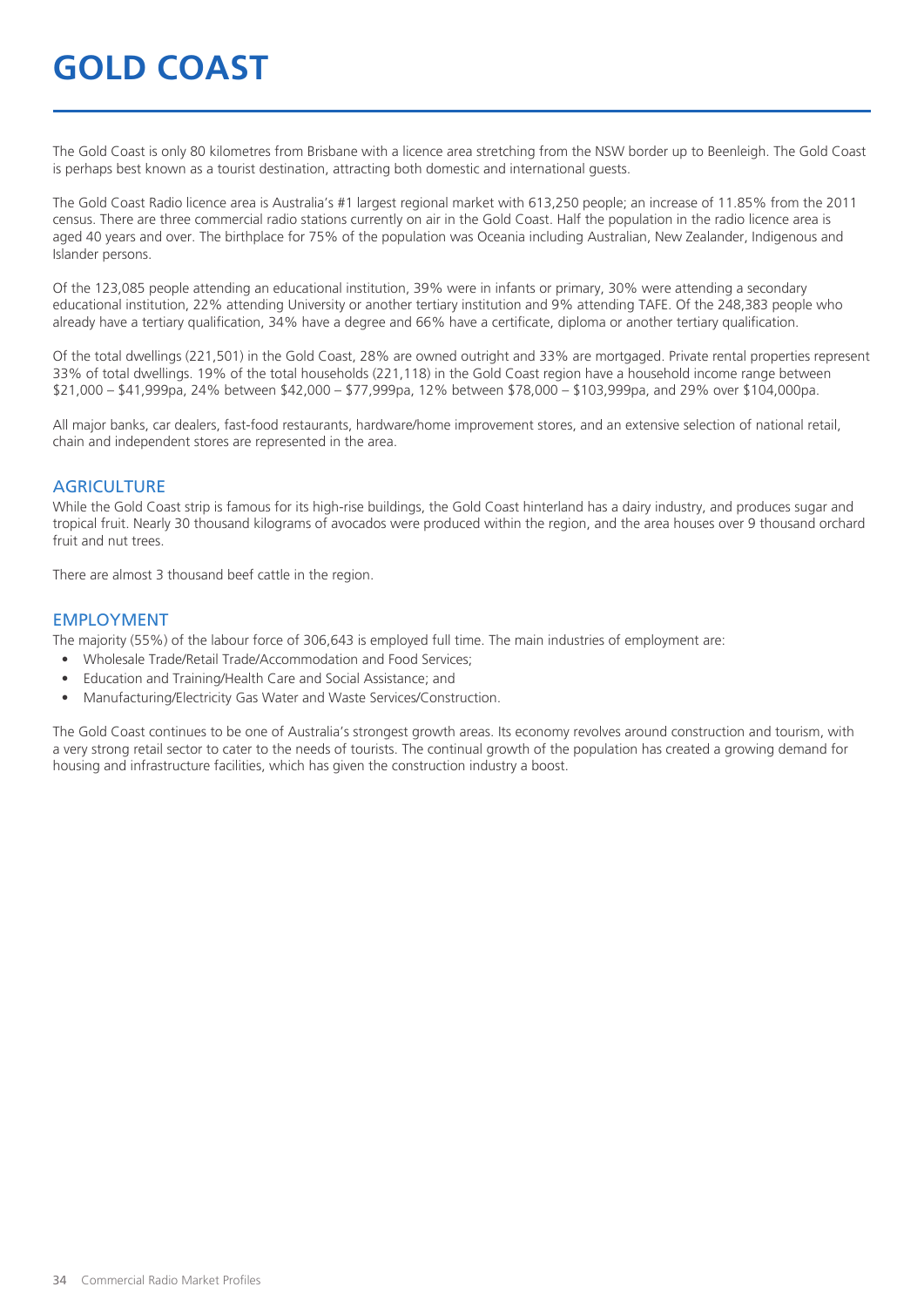# **GOLD COAST**

## AGE COHORTS

| Age                          | Male    | Female  | <b>Total</b> | <b>Market</b><br>population |
|------------------------------|---------|---------|--------------|-----------------------------|
| $10 + \gamma$ ears           | 259,563 | 279,389 | 538,952      | 87.88%                      |
| 0-9 years                    | 37,966  | 36,332  | 74,298       | 12.12%                      |
| $10-17$ years                | 29,242  | 27,685  | 56,927       | 9.28%                       |
| 18-24 years                  | 26,611  | 27,470  | 54,081       | 8.82%                       |
| $25-39$ years                | 59,746  | 63,301  | 123,047      | 20.06%                      |
| 40-54 years                  | 60,509  | 65,367  | 125,876      | 20.53%                      |
| 55-64 years                  | 34,135  | 38,676  | 72,811       | 11.87%                      |
| 65-74 years                  | 29,870  | 31,780  | 61,650       | 10.05%                      |
| 75+ years                    | 19,450  | 25,110  | 44,560       | 7.27%                       |
| Total 2011 population        | 267,410 | 280,889 | 548,299      |                             |
| <b>Total 2016 population</b> | 297,529 | 315,721 | 613,250      | 100%                        |
| % change 2011-2016           |         |         | 11.85%       |                             |

### LABOUR FORCE

| <b>Employment classification</b> | Total   | Labour force |
|----------------------------------|---------|--------------|
| Full-time employed               | 170,114 | 55.48%       |
| Part-time employed               | 101,437 | 33.08%       |
| Not stated employed              | 13,583  | 4.43%        |
| Unemployed                       | 21,509  | 7.01%        |
| <b>Total labour force</b>        | 306,643 | 100%         |

## HOUSEHOLD INCOME

| Income range (pa)       | Total   | Occupied<br>dwellings |
|-------------------------|---------|-----------------------|
| $$0 - $7,749$           | 4,096   | 1.85%                 |
| $$7,750 - $20,999$      | 8,846   | 4%                    |
| $$21,000 - $41,999$     | 42,486  | 19.21%                |
| $$42,000 - $77,999$     | 53,193  | 24.06%                |
| $$78,000 - $103,999$    | 27,202  | 12.3%                 |
| $$104,000 - $129,999$   | 23,429  | 10.6%                 |
| $$130,000 - $155,999$   | 14,209  | 6.43%                 |
| $$160,000 - $181,999$   | 8,388   | 3.79%                 |
| $$182,000 - $207,999$   | 6,462   | $2.92\%$              |
| $$208,000+$             | 10,782  | 4.88%                 |
| Not stated              | 22,025  | 9.96%                 |
| <b>Total households</b> | 221,118 | 100%                  |

### FAMILY STRUCTURE

| <b>Type of family</b>         | <b>Total</b> | <b>Total families</b> |
|-------------------------------|--------------|-----------------------|
| Couple families - Children    | 66,638       | 41.18%                |
| Couple families - No children | 65,030       | 40.18%                |
| Single parents                | 28.196       | 17.42%                |
| Other families                | 1,975        | 1.22%                 |
| <b>Total families</b>         | 161,839      | 100%                  |

## **OCCUPATION**

| <b>Employment classification</b>                                     | <b>Total</b> | <b>Occupations</b> |
|----------------------------------------------------------------------|--------------|--------------------|
| Managers/Professionals                                               | 87,053       | 30.5%              |
| Technicians & trade workers/<br>Community & personal service workers | 77.618       | 272%               |
| Clerical & administrative workers                                    | 38,517       | 13.5%              |
| Sales workers                                                        | 34,361       | 5.95%              |
| Machinery operators & drivers/Labourers                              | 43.025       | 31.68%             |
| Not stated                                                           | 4.814        | $1.4\%$            |
| <b>Total</b>                                                         | 285,388      | 100%               |

## INDUSTRY

| Industry                                                                                                      | Total   | Workforce |
|---------------------------------------------------------------------------------------------------------------|---------|-----------|
| Agriculture, forestry & fishing                                                                               | 1,405   | $0.5\%$   |
| Mining                                                                                                        | 1.638   | 0.58%     |
| Manufacturing/Electricity, gas, water &<br>waste services/Construction                                        | 49,271  | 17.36%    |
| Wholesale trade/Retail trade/<br>Accommodation & food services                                                | 66,638  | 23.48%    |
| Transport, postal & warehousing/<br>Information, media & communications                                       | 14,935  | 5.26%     |
| Financial & insurance services/<br>Rental hiring & real estate services/<br>Administration & support services | 27,604  | 9.73%     |
| Professional scientific & technical services                                                                  | 17,124  | 6.03%     |
| Public administration & safety                                                                                | 12,281  | 4.33%     |
| Education & training/Health care &<br>social assistance                                                       | 59,339  | 20.91%    |
| Arts & recreation services                                                                                    | 8,223   | 2.9%      |
| Other services                                                                                                | 11,314  | 3.99%     |
| Not stated                                                                                                    | 14,012  | 4.94%     |
| <b>Total</b>                                                                                                  | 283.784 | 100%      |

### ANNUAL HOUSEHOLD EXPENDITURE

| <b>Product or service</b>            | $$000's$ (pa) |
|--------------------------------------|---------------|
| Food & non-alcoholic beverages       | 2,572,331     |
| Alcoholic beverages                  | 368,194       |
| Clothing & footwear                  | 473,555       |
| Household furnishings & equipment    | 624,230       |
| Furniture & floor coverings          | 192,735       |
| Household appliances                 | 157,992       |
| Household services & operation       | 525,486       |
| Medical care & health expenses       | 917,690       |
| Motor vehicle purchase               | 638,383       |
| Motor vehicle running costs          | 1,609,312     |
| Recreation                           | 1,918,958     |
| Recreational & educational equipment | 480,623       |
| Holidays                             | 847,206       |
| Personal care                        | 324,058       |